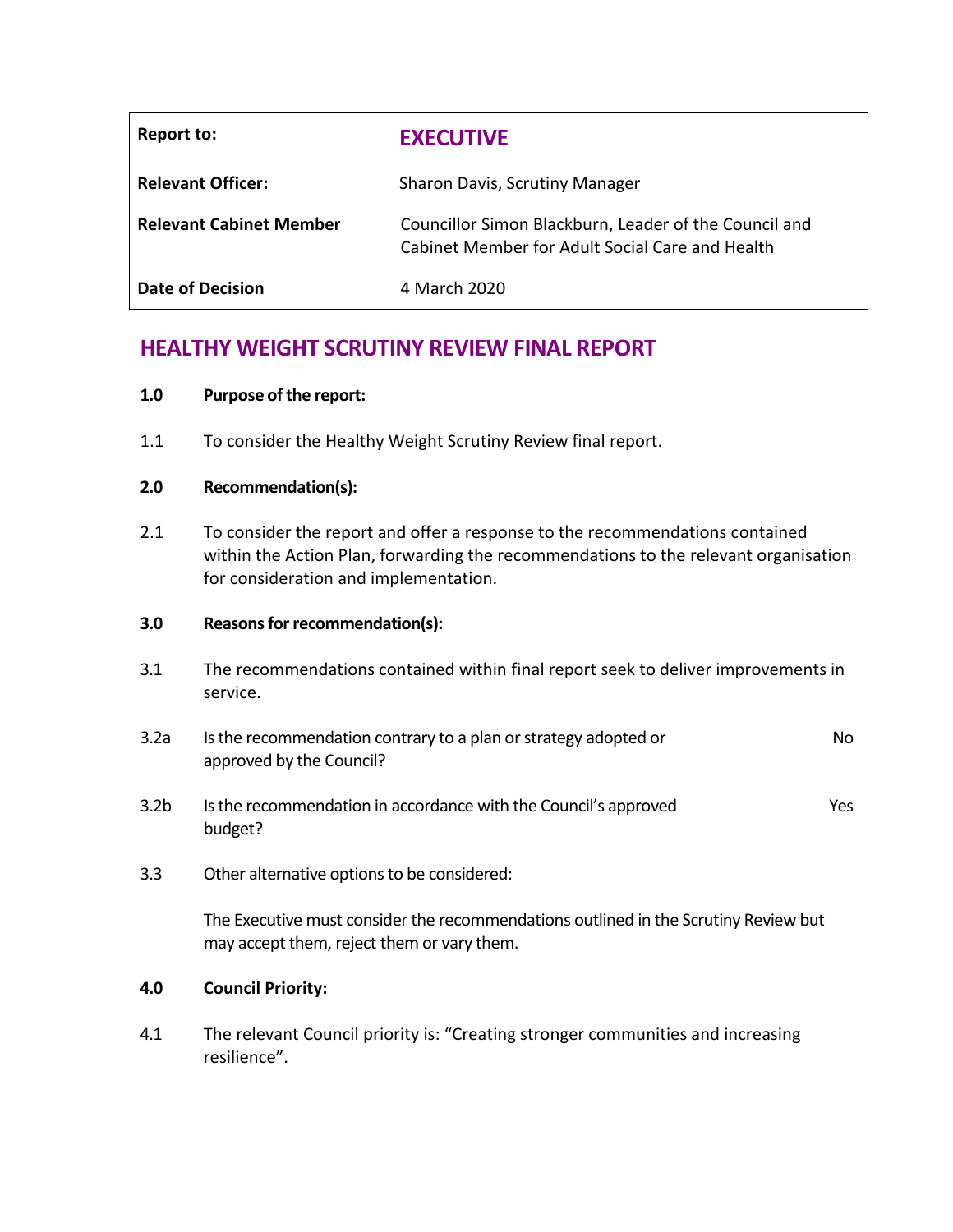#### **5.0 Background Information**

- 5.1 At the Adult Social Care and Health Scrutiny Committee in February 2019, Members considered an update on Healthy Weight. At that meeting, it was agreed that due to the significant level of work ongoing around healthy weight and the importance of the topic in Blackpool, that an in depth scrutiny review be carried out.
- 5.2 A large amount of preparatory work was undertaken for the meeting and an in depth report provided containing the range of work undertaken to date and the initiatives in place to address obesity and unhealthy lifestyles.
- 5.3 Consideration was given to the range of contributors required for the review from NHS representatives, Public Health, Leisure Services, Community Groups to service users themselves. In order to gather input the valuable input from service users, a number of testimonials were sought from clients of various programmes.
- 5.4 The final report details the findings and recommendations of the Panel and is attached at Appendix 3(a).
- 5.5 In accordance with the Overview and Scrutiny / Cabinet Member Relations Protocol, the final report has been considered by the Adult Social Care and Health Scrutiny Committee, which approved the report for consideration by the Executive, and subsequently relevant partners. Councillors Simon Blackburn, Maria Kirkland and Lynn Williams as the relevant Cabinet Members, have provided their comments on the recommendations contained within the report.
- 5.5 Does the information submitted include any exempt information? No

# 5.6 **List of Appendices:**

Appendix 3a: Healthy Weight Scrutiny Review final report.

# **6.0 Legal considerations:**

- 6.1 Contained within the body of the report.
- **7.0 Human Resources considerations:**
- 7.1 Not applicable.
- **8.0 Equalities considerations:**
- 8.1 Not applicable.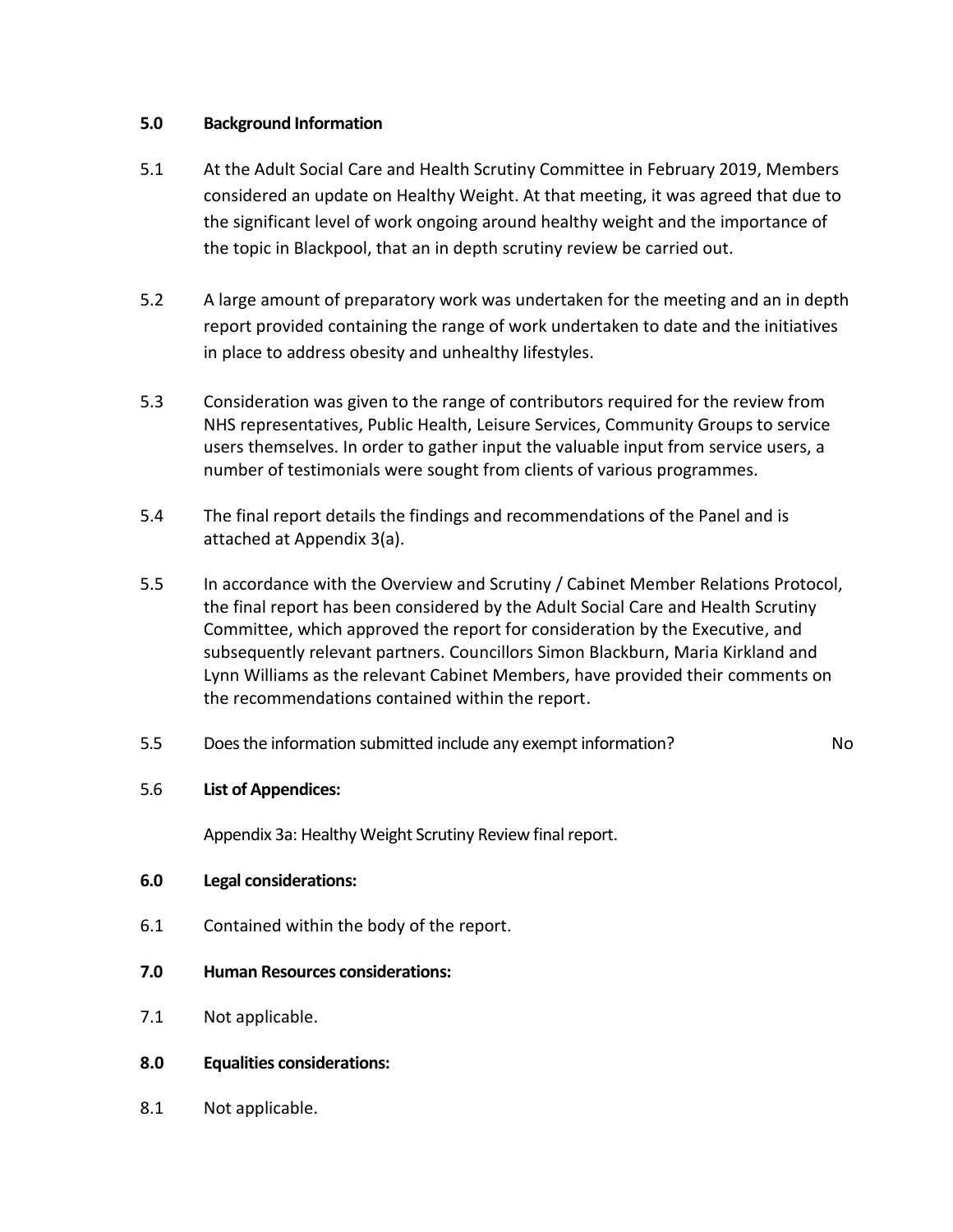| <b>Financial considerations:</b><br>9.0 |  |
|-----------------------------------------|--|
|-----------------------------------------|--|

## **10.0 Risk management considerations:**

10.1 Contained within the report at Appendix 3a.

#### **11.0 Ethical considerations:**

11.1 Not applicable.

#### **12.0 Internal/ External Consultation undertaken:**

12.1 Contained within the report at Appendix 3a.

#### **13.0 Background papers:**

13.1 None.

#### **14.0 Key decision information**:

# 14.1 Is this a key decision? No 14.2 If so, Forward Plan reference number: 14.3 If a key decision, is the decision required in less than five days? 14.4 If **yes**, please describe the reason for urgency: **15.0 Call-in information:** 15.1 Are there any grounds for urgency, which would cause this decision to be exempt from the call-in process? No

15.2 If **yes**, please give reason: